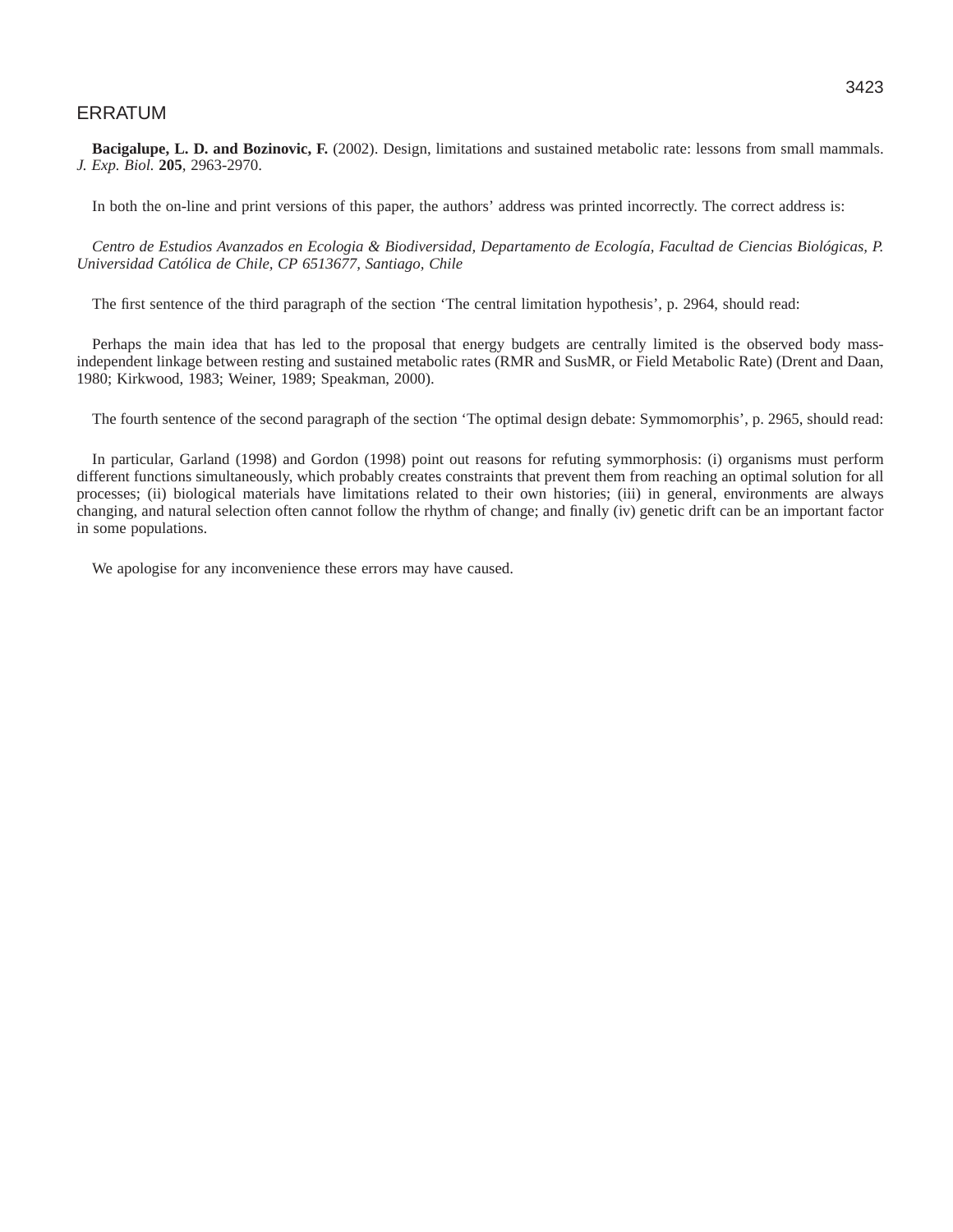**Review**

# **Design, limitations and sustained metabolic rate: lessons from small mammals**

Leonardo D. Bacigalupe\* and Francisco Bozinovic

*Centro de Estudias Avanzados en Ecologa & Biodiversidad and Departamento de Ecología, Facultad de Ciencias Biológicas, Pontificia Universidad Católica de Chile, CP 6513677, Santiago, Chile* 

\*Author for correspondence (e-mail: lbacigal@genes.bio.puc.cl)

*Accepted 18 July 2002* 

### **Summary**

**Physiological limitations affect an organism's capacity to acquire and expend energy over long periods of activity. These limitations could be related to the central machinery used for acquiring, processing and allocating energy, or by the energy-consuming machinery. Another possibility is that the capacities of central and peripheral organs and tissues are co-adjusted, implying an optimized design. Given the important consequences that rates of energy expenditure have on many ecological aspects of animal life, we need to understand which factors impose ceilings on sustained metabolic rate. Ceilings on sustainable energy expenditure represent the limit below which all the activities performed by an individual must occur. There have been many studies of design constraints on energy budgets, but the different procedures used to identify the type of physiological limitation do not**

#### **Introduction**

A major goal of physiological and evolutionary ecology is to understand the intrinsic and the extrinsic factors that impose limitations on an animal's energy budget (McNab, 2002). It is well known that there is a negative relationship between the rate of energy expenditure and the duration of an activity performed by an organism (Weiner, 1989; Peterson et al., 1990; Speakman, 2000). On the one hand, burst metabolic rates of activity or thermoregulation, performed over short periods (i.e. minutes or hours), cannot be sustained indefinitely because organisms are not in energy balance during the exertion (Hammond and Diamond, 1997). In fact, an important part of energy expenditure is fueled by the body's reserves, which are depleted while the activity is maintained. On the other hand, during longer activity periods (i.e. days or weeks), energy expenditure must be fueled by concurrent energy intake, known as the sustained metabolic rate (SusMR), defined as '*time-averaged energy budget that an animal maintains over times sufficiently long that body mass remains constant because time-averaged energy intake equals time-averaged energy expenditure*' (Hammond and Diamond, 1997).

Rates of energy expenditure sustained over longer periods

**necessarily resolve which factors actually impose metabolic ceilings in small mammals, which precludes a clear understanding of the ecological and evolutionary consequences of design constraints on energy budgets. We propose that the following steps are necessary to identify the physiological limits on sustained metabolic rate: (1) combining peak energy demands to differentiate a central limitation from a peripheral limitation; (2) pushing the animals to their physiological limits (e.g. asymptotic food intake); (3) testing for a central excess capacity (if the limit is set peripherally), or a peripheral excess capacity (if there is a central limitation); (4) utilizing different levels of energy demand to test for symmorphosis.** 

Key words: sustained metabolic rate, energy budget, physiological limit, central limitation, peripheral limitation, symmorphosis.

are limited to a lower level than rates of expenditure over shorter periods. In fact, SusMR are almost fivefold lower than short-term (burst) expenditures, and they rarely exceed the resting levels by sevenfold, in contrast to burst rates, which can reach values 36 times above resting levels (Bozinovic, 1992; Bundle et al., 1999). For small mammals in particular, asymptotic ceilings on SusMR could limit individual reproductive effort (since number and quality of offspring depends on milk production and quality; Knight et al., 1986; Rogowitz and McClure, 1995; Rogowitz, 1996, 1998), activity (i.e. foraging, escape from predators), thermoregulatory capabilities and survival to long-term cold exposure (Konarzewski and Diamond, 1994; McDevitt and Speakman, 1994a), as well as geographic distributions and breeding ranges. This is because ceilings on sustainable energy expenditure represent the upper limit for all energy consuming activities performed by an individual. Given the ecological and evolutionary consequences that sustained energy budgets have on many aspects of animal life, it is important to determine which factors impose ceilings on SusMR.

It has frequently been suggested that energy acquisition,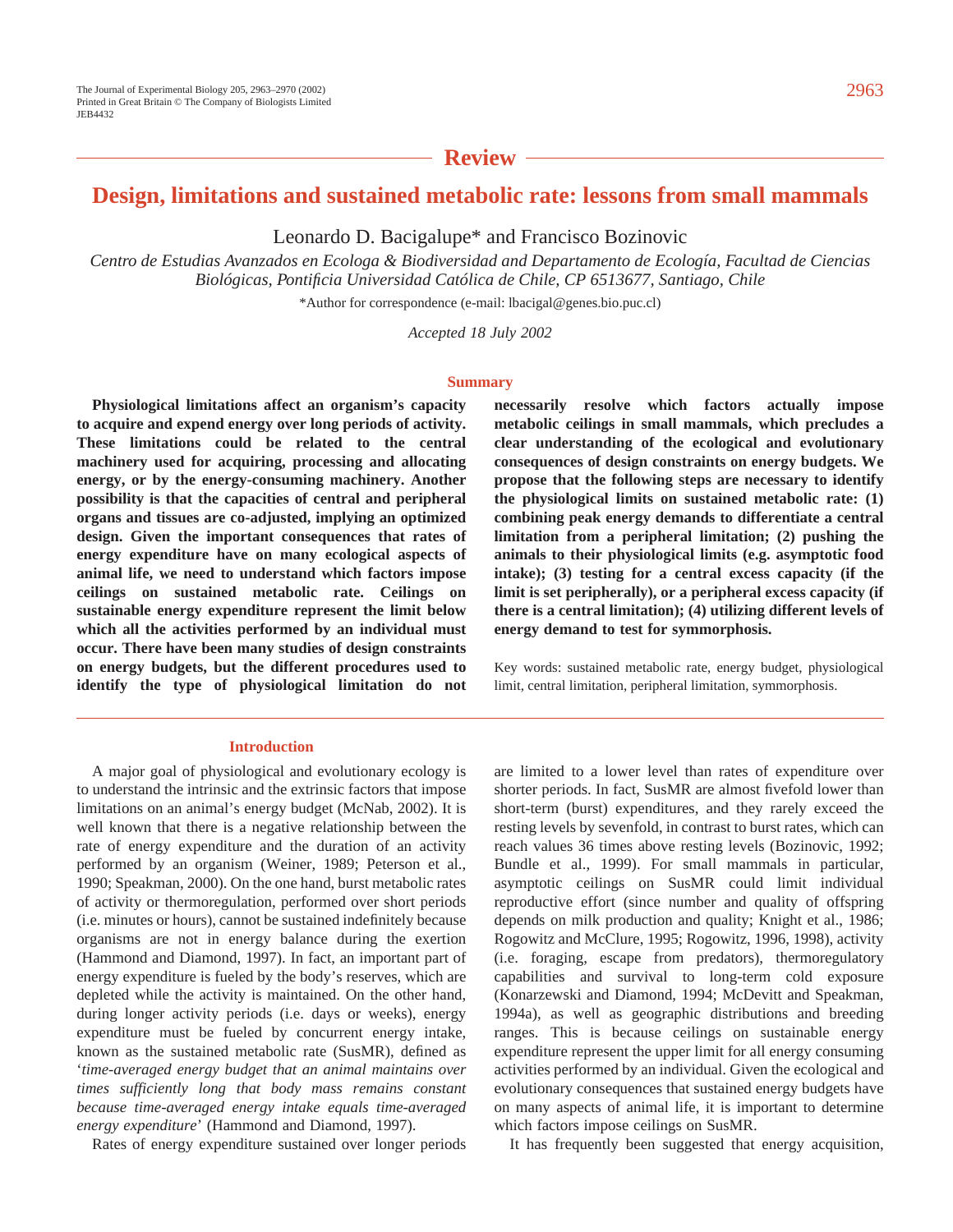# 2964 — **L. D. Bacigalupe and F. Bozinovic**

transformation, absorption, allocation and expenditure are intrinsically limited, and that these intrinsic design constraints act before potential extrinsic limitations such as food availability (Karasov, 1986; Wieser, 1991; Stearns, 1992; Weiner, 1992; Speakman, 2000). Drent and Daan (1980) suggested that a 'prudent parent' should not allocate more than four times its basal level of energy expenditure to reproduction. Since this seminal work there have been several studies of the design constraints on energy budgets (e.g. Weiner, 1992; Speakman, 2000). There are three principal hypotheses to explain the physiological limitation on energy budgets. (1) The 'central limitation hypothesis', where the shared central machinery limits SusMR; (2) the 'peripheral limitation hypothesis', where the energy-consuming machinery limits the SusMR; (3) symmorphosis (*sensu* Taylor and Weibel, 1981), where the capacity of the central machinery closely matches that of the peripheral tissues.

It should be noted that firstly, we are considering physiological constraints and not restrictions imposed by the environmental food supply (see Speakman, 2000). Secondly, recognized authors in the field have already extensively reviewed the hypotheses proposed (Peterson et al., 1990; Weiner, 1992; Hammond and Diamond, 1997; Speakman, 2000), but we contend that particular assumptions, as well as various empirical procedures used to identify the type of physiological limitation, have not been completely correct. Consequently, it is not entirely clear which factors impose metabolic ceilings in small mammals, precluding a clear understanding of the ecological and evolutionary consequences of design constraints on energy budgets. Thirdly, we will only discuss limits on SusMR, not on sustained metabolic scope (SusMS) (i.e. potential trade-off aspects of intake with future life history traits) (for a review, see Speakman, 2000).

#### **The central limitation hypothesis**

The central limitation hypothesis (Kirkwood, 1983; Weiner, 1989, 1992; Peterson et al., 1990; Koteja, 1996b) proposes that sustained metabolic rates are limited by the central machinery involved in acquisition, processing and allocation of energy, resources and waste products. Thus, metabolic limits are independent of the way in which energy is expended, so the same metabolic ceiling will be reached regardless of the mode of energy expenditure, and peripheral organs always possess an excess capacity.

Although there are different basic processes of central limitation (Speakman, 2000), most authors have suggested that the capacity of energy assimilation is the principal limit for sustainable energy budgets (Weiner, 1992). For small mammals, one way to confirm the presence of metabolic ceilings, and at the same time to determine if they are centrally limited, is provided by laboratory studies in which animals, fed *ad libitum*, are forced to reach their maximal SusMRs under different modes of energy expenditure (e.g. lactation, thermoregulation, activity). This procedure tests whether the metabolic ceilings for each activity reach the same value, as predicted by this hypothesis.

The main evidence for the proposal that energy budgets are centrally limited is that the observed body-mass-independent linkage between resting and sustained metabolic rates (RMR and SusMR, or Field Metabolic Rate) are not linked to body mass (Drent and Daan, 1980; Kirkwood, 1983; Weiner, 1989; Speakman, 2000). It is argued that animals with higher sustained energy expenditures support their demand by increasing food consumption which, at the same time, increases the mass of the central organs (i.e. liver, kidneys, heart, lungs and small intestine). Given the high specific metabolism of these organs and their direct contribution to the RMR (Schmidt-Nielsen, 1995), then RMR and SusMR should increase jointly. There is abundant evidence of a phenotypic linkage between both traits, but the data are controversial (Koteja, 1987, 1991; Nagy, 1987; Daan et al., 1990; Peterson et al., 1990; Bryant and Tatner, 1991; Lindström and Kvist, 1995; Ricklefs et al., 1996; Hammond and Diamond, 1997; Speakman, 2000). Furthermore, there is abundant evidence of phenotypic flexibility in central organ mass, and the conclusions from these observations are more generally agreed (Bozinovic et al., 1990; Daan et al., 1990; Hammond and Diamond, 1992; Hammond et al., 1994; Konarzeswski and Diamond, 1994, 1995; Speakman and McQueenie, 1996; Derting and Austin, 1998; Konarzweski et al., 2000). It means that a high energy budget depends on expensive metabolic machinery (Diamond, 1993), which could explain why SusMR do not exceed RMR values by more than sevenfold (Hammond and Diamond, 1992).

Many studies have assessed the possible link between SusMR and RMR, and demonstrated the important consequences of it (Speakman, 2000). The existence of such a link would provide a theoretical framework for understanding variations in RMR among species, and also evidence to support the 'energy assimilation model' for the evolution of endothermy (Koteja, 2000), although it would not disprove the aerobic capacity model (Crompton et al., 1978; Bennet and Ruben, 1979; Bozinovic, 1992; Hayes and Garland, 1995; Ruben, 1995). In addition, if RMR and SusMR are indeed linked, one could argue that high RMR would allow high SusMR, which could explain differences observed in activity patterns and life history traits (McNab, 1980; Hayssen, 1984; Thompson and Nicoll, 1986; Derting and McClure, 1989; Harvey et al., 1991; Hayes et al., 1992; Thompson, 1992; Koteja and Weiner, 1993; Johnson et al., 2001a).

Finally, the central processing and transport organs may be able to supply energy and nutrients faster, the peripheral organs would not be able to convert this increased supply into work and heat at the same rate. SusMR would therefore be limited at the site of energy use (i.e. peripheral limitation).

## **The peripheral limitation hypothesis**

Even though Weiner (1992) proposed that: '*alternative proposals of central physiological limits are rare*', the actual evidence seems to show that peripheral limitations are more the rule than the exception (see, for example, Hammond and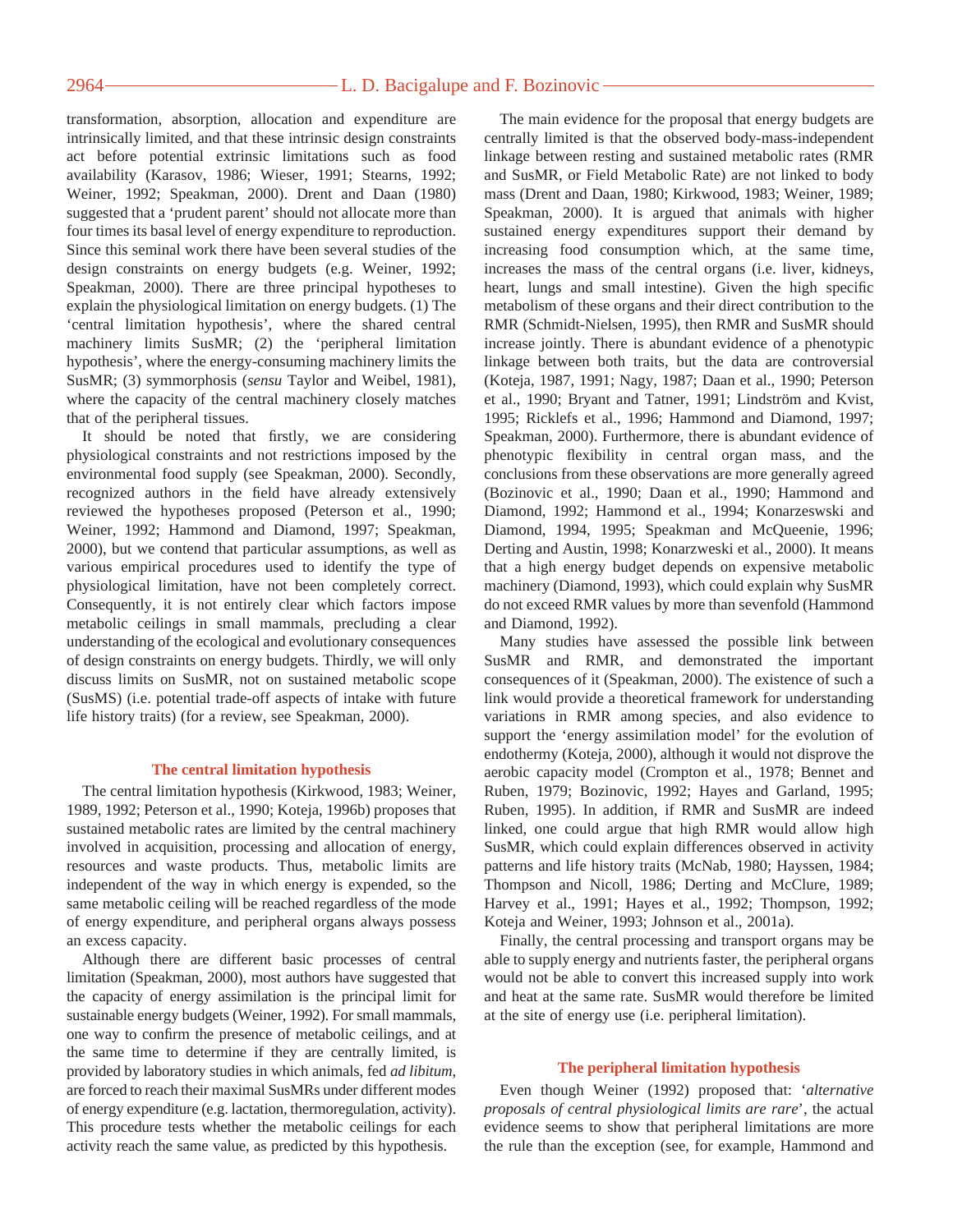Diamond, 1997). Hence, comparison of SusMR values for different rodent species under conditions of lactation and cold exposure, challenges the central limitation hypothesis and its apparent generality, as noted by Weiner (Kenagy et al., 1989b; Hammond and Diamond, 1992, 1994; Hammond et al., 1994, 1996; Konarzewski and Diamond, 1994; Koteja et al., 1994; Koteja, 1996a; McDevitt and Speakman, 1994a,b; Speakman et al., 2001).

Peripheral organs and tissues may be limited by the rate at which ATP is generated and mobilized at these sites (Speakman, 2000). However, a very important exception in mammals is the heat generated by non-shivering thermogenesis in brown adipose tissue, which is one of the most important mechanisms for thermogenesis in small mammals in seasonal habitats (e.g. Heldmaier, 1993; Merritt et al., 2001). The peripheral limitation hypothesis predicts different metabolic ceilings for different modes of energy expenditure. This is because limits are set by the particular limitations of the tissues and organs using the energy, whereas central organs have an excess capacity (Hammond and Diamond, 1997). Thus, as for the central limitation hypothesis, a key approach to empirical evaluation of peripheral limitations on SusMR is provided by laboratory studies in which animals fed *ad libitum* are pushed to their maximal SusMRs under different modes of high energy expenditure (e.g. lactation, thermoregulation and activity).

It has been proposed that different patterns of energy expenditure among species (i.e. central *versus* peripheral, and within this latter category, differences in levels and modes of energy expenditure) could be related to each species' lifehistory strategy (Koteja and Weiner, 1993; Koteja, 1995, 1996a; Hammond and Diamond, 1997). Accordingly, there is an implicit assumption that SusMR are adaptive. However, at present it is difficult to confirm this assertion (but see Koteja et al., 2000).

It is possible that organisms do not have excess capacities, and the capacity of central organs to supply energy has evolved to match expenditure capacity in peripheral tissues. This hypothesis, with no limiting step on SusMR, but with optimal organism design, is called symmorphosis (*sensu* Taylor and Weibel, 1981).

#### **The optimal design debate: symmorphosis**

Taylor and Weibel (1981) proposed the principle of symmorphosis, based on '*the firm belief that animals are built reasonably*'. Basically, this principle states that no extra structure is formed and maintained unless it is required to satisfy an organism's functional needs (Taylor and Weibel, 1981). In fact, symmorphosis is defined as '*a state of structural design commensurate to functional needs......,whereby the formation of structural elements is regulated to satisfy but not exceed the requirements of the functional system*' (Taylor and Weibel, 1981). Although this principle was first proposed in a study of the relationship between structure and function in the mammalian respiratory system, it has since been established as a general hypothesis of economic design (Weibel et al., 1998; Weibel, 2000). Optimal design means an almost perfect match between structure and function (Weibel et al., 1991; Weibel, 1998). As a result, the structural trait becomes the factor that sets the limit of functional performance (Weibel, 1998, 2000). An important prediction of this principle is that if functional needs change, then structural components must change accordingly. This is because building and maintenance of structures over what is actually needed is costly (DeWitt et al., 1998).

Optimization models in biology make assumptions about (i) constraints acting on phenotypes, (ii) the optimization function and (iii) heredity (Maynard Smith, 1978), so is it possible for natural selection to lead to symmorphosis? In other words, is it possible for natural selection to produce an optimal design? Answers to both of these questions have been as controversial as the optimization models (e.g. Gould and Lewontin, 1979; Garland and Huey, 1987; Dudley and Gans, 1991; Garland, 1998; Gordon, 1998). In particular, Garland (1998) and Gordon (1998) point out reasons for refuting symmorphosis: (i) organisms must perform different functions simultaneously, which probably creates constraints that prevent them from reaching an optimal solution for all processes; (ii) biological materials have limitations related to their own histories; (iii) in general terms, environments are always changing, and natural selection often cannot follow the rhythm of change; and finally (iv) genetic drift can be an important factor in some populations. Nevertheless, even if animals are not optimally designed, Garland (1998) pointed out that optimization models can be useful tools for understanding the evolution of physiological systems. In this sense, they can indicate the 'best' design that an organism could achieve, and therefore the concept is useful as a reference for understanding the reasons for departure from optimality. To summarize, the main reason why symmorphosis would not be widespread is that particular structures, and even systems, are often used in different functions, making it unlikely that optimization could be achieved for each one (Lindstedt and Jones, 1987).

How can we test for symmorphosis? In accordance with Taylor and Weibel (1981) and Weibel and collaborators (1998), the limit of the functional process must be determined. Furthermore, it must be established whether this limit is related to the organism's design. A clear description of how to do this is given by Weibel (2000). In brief, the first step is a quantitative physiological study in which, with different levels of demand, functional performance is pushed to its maximum (i.e. its limit). The next step would be a morphometric study of design properties related to functional capacities, followed by evaluation of any agreement between the functional performance and the morphometric parameters. The original approach by Taylor and Weibel (1981) was between species, using adaptive variation (i.e. animals with the same body size adapted for different levels of functional performance) and allometric variation (i.e. animals of different body mass, in which scaling of morphometric structures should be similar to functional requirements), but the concept of symmorphosis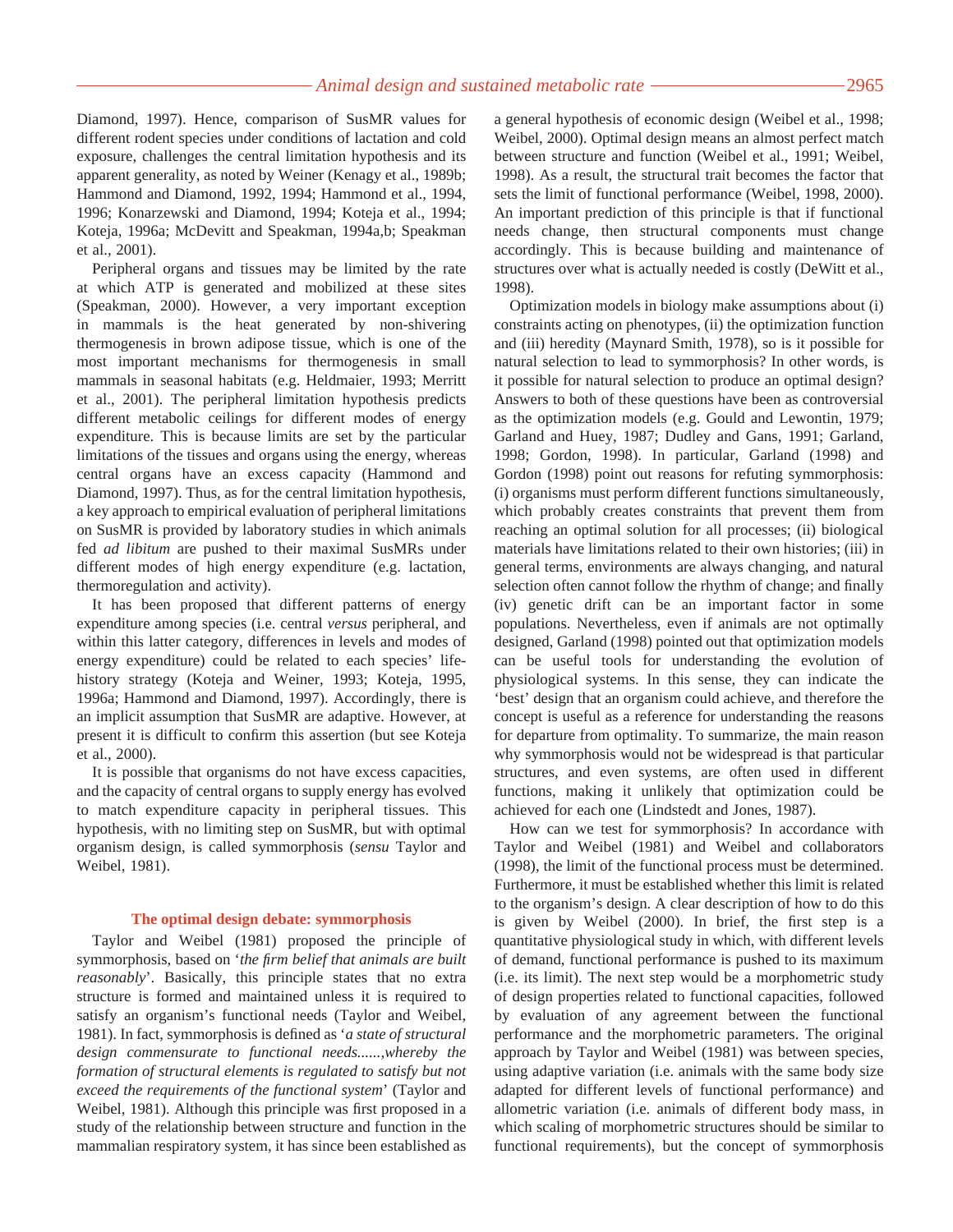# 2966 — <u>L. D. Bacigalupe and F. Bozinovic</u>

could be evaluated within a particular species, using a similar protocol. As mentioned above, in the context of physiological limitations on SusMR, the symmorphosis principle predicts a match between central and peripheral organs and tissues. To test for this match, SusMR should be determined under different levels of demand (e.g. SusMR at temperatures of –10°C, 0°C and 10°C during cold exposure). The next step is to evaluate the adjustment between the different SusMRs obtained, and the morphometric parameters of central and peripheral organs and tissues (e.g. the dry mass of these organs might be considered a good first approximation). Nevertheless, we must bear in mind that a better quantitative approach is neccesary to test for symmorphosis (Weibel, 2000).

Evidence in favor of symmorphosis (e.g. Taylor et al., 1996; Weibel et al., 1996; Suarez, 1998; Bundle et al., 1999; Chappel et al., 1999; Hammond et al., 2000; Weibel, 2000) is as abundant as the evidence against it (e.g. Garland and Huey, 1987; Diamond, 1992; Diamond and Hammond, 1992; Alexander, 1998; Ricklefs, 1998). At present the optimal design debate remains unresolved. Furthermore, even when evidence against symmorphosis is strong, it does not invalidate the usefulness of the concept (e.g. Diamond, 1992; Diamond and Hammond, 1992) and, as Diamond and Hammond (1992) stated: '*the concept is worth posing not because we believe it to be literally true, but because only by posing it as a testeable hypothesis of economic design can one hope to detect where it breaks down, and to identify the interesting reasons for its breakdown*'.

## *Sorting out the evidence*

As mentioned above, SusMR refers to the energy expenditure that can be sustained over long periods of time by concurrent energy intake while animals are in mass balance. Consequently, food intake has been extensively used as a measure of SusMR. This does not present a problem when most food is metabolized, as occurs in cold acclimation (Konarzweski and Diamond, 1994; Koteja, 1996; McDevitt and Speakman, 1994a), and in these cases, limits on intake could be considered limits on expenditure. However, during lactation (a widely used stressor) not all ingested food is metabolized. In fact, an important part is exported as milk (i.e. it does not represent an expenditure *per se*) (Johnson et al., 2001b). In this case, the actual level of energy expenditure would be expected to be lower than expenditure estimated from food intake, as has been demonstrated in a few scant studies (Johnson et al., 2001b; Johnson and Speakman, 2001; Scantlebury et al., 2000). Then, even though food intake in animals subjected to various stressors may be different (i.e. possible peripheral limitation), the real expenditure may be equal (i.e. possible central limitation). Certainly, more work is needed to determine the extent to which these two estimates differ.

In the particular case of the central limitation hypothesis, Koteja (1996a,b) proposed that: '*the alimentary bottleneck hypothesis is supported by numerous observations and experiments demostrating that changes in current energy demand or food quality are associated with changes of gut* *size…*' (Gross et al., 1985; Bozinovic et al., 1990; Loeb et al., 1991; Toloza et al., 1991; Hammond and Diamond, 1992, 1994; Hammond et al., 1994; Konarzewski and Diamond, 1994). Nevertheless, this assertion does not validate the central limitation hypothesis. A change in morphology of the digestive tract with increasing energy demands, or a decrease in food quality, does not mean that the digestive tract is the limiting step to energetic expenditure. It simply shows that the digestive tract is plastic enough to change according to demand, and that there is a cost for supporting high performance levels when these levels are not required (DeWitt et al., 1998). So, a possible reason why these organs grow under high food intake or energy requirements is that they possess limited functional reserves under conditions of low demand (Hammond and Konarzweski, 1996; Hammond and Kristan, 2000). Similarly, if metabolic ceilings reach the same value under different modes of expenditure, most authors would agree that a central limitation exists. However, this procedure does not exclude the possibility of a peripheral limitation on SusMR because, by chance, different modes of energy expenditure might have equal values. A way of discriminating between both hypotheses is through a combination of peak energy demands. If central limitation really is the cause of the metabolic ceiling, one would expect a conflict in energy allocation when different high-energy-demanding activities are being performed simultaneously. Conversely, if limits on SusMR are set peripherally, no conflict in energy allocation would be expected since central organs possess an excess capacity.

With the exception of a few studies (Hammond et al., 1994; Derting and Austin, 1998; Hammond and Kristan, 2000; Johnson and Speakman, 2001), this topic (i.e. design constraints and conflict among demands) has not been explicitly approached, even though it plays a key role in determining, at least theoretically, the signs and magnitudes of genetic correlations among high-energy-demanding activities and, consequently, their response to natural selection (Stearns et al., 1991; Stearns, 1992). In particular, the response of any two genetically correlated traits to natural selection is dependent on the sign of the correlation (Stearns et al., 1991). If the correlation is negative, a positive response to selection in one trait would generate a negative response in the other. Thus a central limitation on SusMR could generate a negative correlation among different activities using energy in parallel, with the consequences manifest in the response to natural selection. Furthermore, in many aspects of ecology and evolutionary biology (e.g. mechanistic aspects of life history evolution) (Stearns, 1992), an implicit central limitation, in the form of the Principle of Allocation (Cody, 1966), is always assumed. Nevertheless, the presence of peripheral limitations could challenge this view and force it to change or to be restricted to particular situations (i.e. when central limits are in fact operating).

Even though methodology that combines energy demands might distinguish between central and peripheral limitations, it does not exclude the possibility that structure and function adjust to the new conditions (i.e. symmorphosis). The central and peripheral limitation hypotheses assume that organisms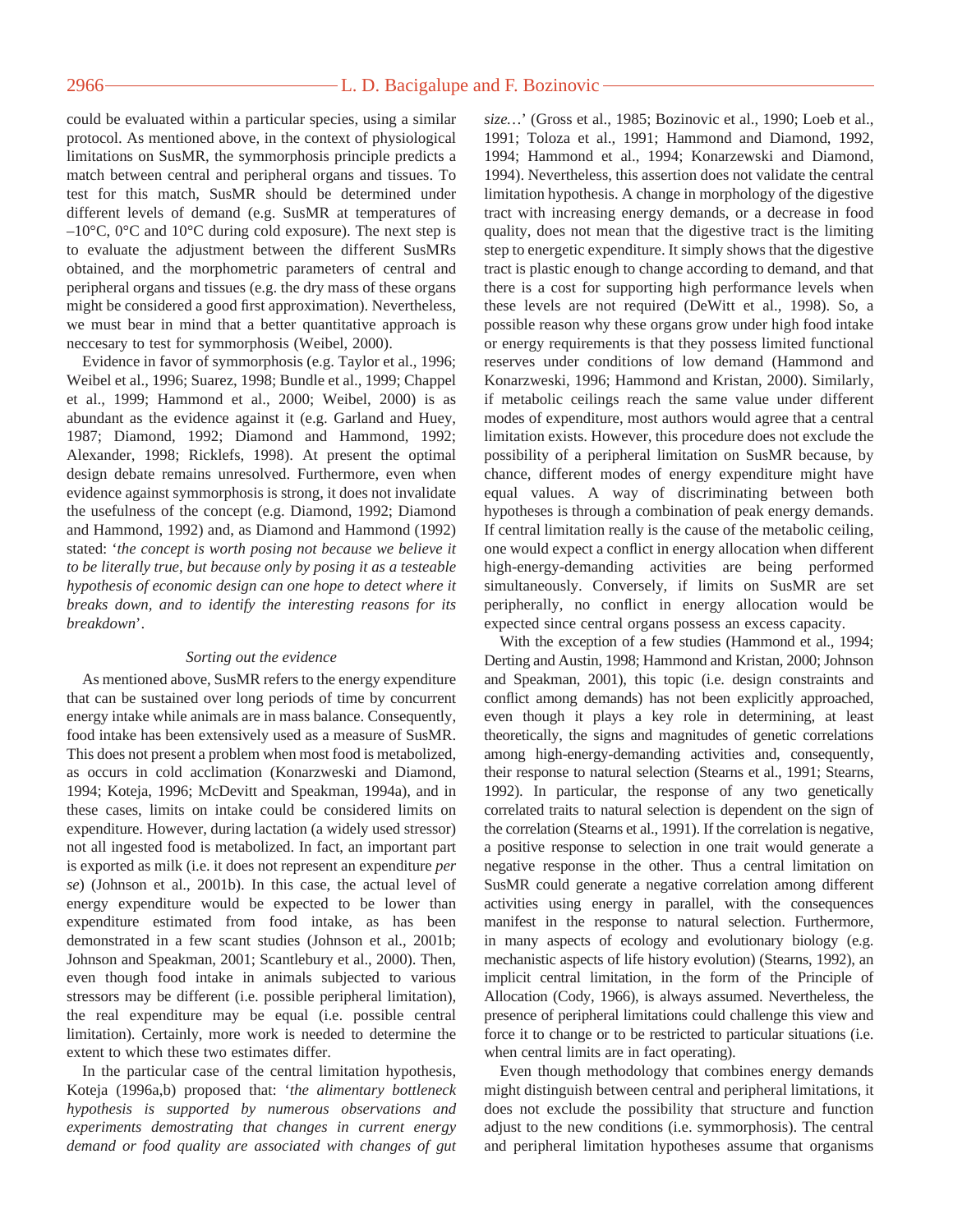## Animal design and sustained metabolic rate <u>2967</u><br>2967



Fig. 1. Summary of the empirical procedure used to test for physiological limits on SusMR and some possible sources of error. SusMR values are representative estimates of the sustained activities (i.e. lactation or cold exposure). In the lower graph either of the sustained activities could have the greater value.

have evolved with certain limiting steps in energy expenditure, while other steps have kept unused reserve capacities. In this sense, it is not enough to demonstrate the site of limitation; one must also demonstrate the existence of excess capacity in the central machinery (if the limitation is set peripherally), or excess capacity of peripheral organs (if the limitation is central) (Fig. 1). This has only been tested on a few occasions, however, and always using laboratory species (Toloza et al., 1991; Diamond and Hammond, 1992; Hammond and Diamond, 1992; Hammond et al., 1994; Konarzewski and Diamond, 1994), so we are not able to draw firm conclusions as to whether limits are set centrally or peripherally.

Considerations of optimal design necessitate caution in interpreting changes (morphological or physiological) associated with phenotypic plasticity. At first glance, it may seem that such changes are a consequence of symmorphosis or optimal design (e.g. Lindstedt and Jones, 1987; Weibel, 1998); however, more detailed inspection may eliminate optimal design (Toloza et al., 1991; Diamond and Hammond, 1992). For example, food intake by lactating females increases almost linearly with the total mass a mother must support (mass of mother and young), plus time of lactation, because each young requires more milk as it grows (e.g. Hammond and Diamond, 1992). Although there is an increase in food intake following parturition, however, the digestive efficiency of *Mus musculus* does not change either with number of young or the duration of lactation (Hammond and Diamond, 1992). How can digestive efficiency be maintained under these high-energydemanding conditions? One possibility is that the small intestine has excess capacity, and efficiency can therefore be maintained in spite of the increase in food intake. In this case, according to the symmorphosis principle, design is not considered to be optimized due to this *excess* capacity. Another possibility is that the small intestine grows rapidly enough during lactation to match the increasing food intake. Here, optimal design is implicated, because there is an adjustment between structure and function. In general, both kinds of changes are happening (Toloza et al., 1991; Diamond and Hammond, 1992; Hammond and Diamond, 1992). As shown, a morphological change in accordance with changes in functional needs seems to be the result of an optimal design; however, a detailed analysis could show another point of view, that is, excess capacities should indicate a *suboptimal* design.

The presence of a link between RMR and SusMR is the principal idea behind the proposal of a central limitation on energy budgets (Speakman, 2000, and references therein). However, we contend that caution is needed when considering the argument that this link is determined by a central limitation. In mammals, the greatest increase in energetic demands occurs during lactation (Millar, 1978; Mattingly and McClure, 1985; Kenagy, 1987; Kenagy et al., 1989a,b, 1990), and also cold exposure (e.g. Konarzweski and Diamond, 1994; Merritt et al., 2001; Nespolo et al., 2001). Both activities result in an increase in food consumption (Hammond et al., 1996). This involves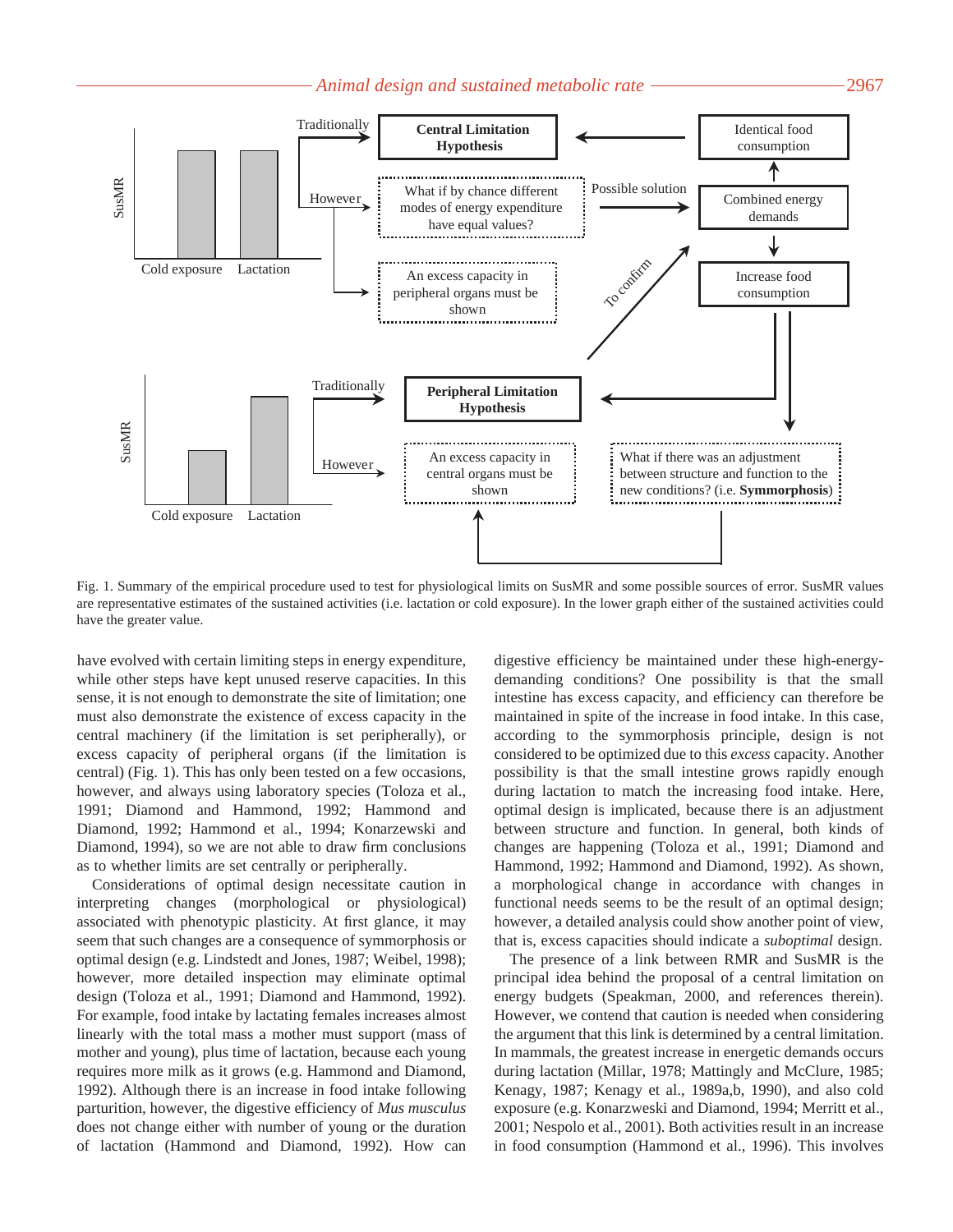## 2968 — <del>L. D. Bacigalupe and F. Bozinovic</del>

processing (i.e. digestion, absorption and transport) of greater amounts of nutrients, which could produce hypertrophy of the central organs associated with these processes and a resultant increase in RMR. In this respect, SusMR and RMR may be correlated, but the type of limit on SusMR (i.e. central or peripheral) remains an open question. The observation of a link between both traits alone is not enough to confirm a central limitation, nor is the absence of a link enough to support the opposite conclusion (i.e. peripheral limitation). Thus there is a need for correlational studies, complemented by experiments. For example, values of RMR and SusMR in *Mus musculus* (Hammond and Diamond, 1997) using different modes of energy expenditure, provide evidence that there is an important correlation between the two rates, which would suggest a central limitation on SusMR. However, the combined works of Hammond and coworkers on the physiological limitations in white mice demonstrated that the limitation is not central (Hammond and Diamond, 1992, 1994; Hammond et al., 1994, 1996; Konarzewski and Diamond, 1994).

In summary, we feel that these hypotheses lack strong empirical data to demonstrate that central and peripheral physiological limitations hold true both in animals in the laboratory and in the wild (Fig. 1). We propose that the following steps are necessary to identify the intraspecific physiological limits on SusMR: (1) use of a combination of peak energy demands to differentiate between central limitation and peripheral limitation; (2) pushing animals to their physiological limits (e.g. asymptotic food intake), (3) testing for a central excess capacity if the limit is set peripherally, or a peripheral excess capacity if there is a central limitation, and (4) utilizing different levels of energy demand to test for symmorphosis. Finally, without more empirical evidence it is not possible to determine which design is most common in nature and why, nor can we identify the ecological and evolutionary consequences of each type of physiological limitation. In addition, studies that incorporate locomotory activity as a stressor are needed. Testing for symmorphosis with this stressor, could be done by comparing SusMR of nonselected *versus* selected lines for different levels of running activity.

#### **Concluding remarks**

Empirical data about physiological limitations on energy budgets are scant. Only a few studies have been explicitly designed to measure SusMR, and the sustained energy expenditure does not exceed seven times the resting expenditure (Speakman, 2000). This raises two important questions. (1) Why is energy expenditure during long periods only slightly elevated above resting requirements compared to energy expenditure during short periods? (2) Do organisms function at their physiological limits (Speakman, 2000)?

The answer to the first question has been associated with the potential decrease in fitness that a mammal might experience if it were to expend more energy than it routinely does (Murie and Dobson, 1987; Wolf and Schmidt-Hempel, 1989; Stearns,

1992; Martin and Palumbi, 1993; Daan et al., 1996; Finkel and Holbrook, 2000; Speakman, 2000). However, the evidence for this trade-off (i.e. energy expenditure *versus* fitness) is not conclusive (Tuomi et al., 1983; Hare and Murie, 1992; Speakman, 2000). As to the second question, organisms could function at or near their physiological limits, but are prevented from doing so because of energy limitations imposed by the environment (e.g. Stenseth et al., 1980; Speakman, 2000). At present there is insufficient evidence to offer definitive answers to these questions, and we cannot conclusively identify which physiological factors may impose limits on SusMR. Hence, there is a need for further studies aiming to unravel the nature of the physiological limit on SusMR (i.e. central, peripheral or symmorphosis) and the steps where this limit occurs.

We thank Joseph Merritt, Paula Neill, Roberto Nespolo and Enrico Rezende for a critical revision of the manuscript. L.D.B. wishes to acknowledge Patricia Nicola for comments and tremendous support during the preparation of this manuscript. Also, L.D.B. acknowledges a DIPUC doctoral fellowship. This work was funded by Fondo Nacional de Ciencia y Tecnología FONDAP grant no. 1501-0001, Programa 1.

#### **References**

- **Alexander, R. McN.** (1998). Symmorphosis and safety factors. In *Principles of Animal Design. The Optimization and Symmorphosis Debate* (ed. E. R. Weibel, C. R. Taylor and L. Bolis), pp. 28-35. Cambridge: Cambridge University Press.
- **Bennet, A. F. and Ruben, A. J.** (1979). Endothermy and activity in vertebrates. *Science* **206**, 649-654.
- **Bozinovic, F.** (1992). Scaling of basal and maximum metabolic rate in rodents and the aerobic capacity model for the evolution of endothermy. *Physiol. Zool.* **65**, 921-932.
- **Bozinovic, F. and Rosenmann, M.** (1989). Maximum metabolic rate of rodents: physiological and ecological consequences on distributional limits. *Funct. Ecol.* **3**, 173-181.
- **Bozinovic, F., Novoa, F. F. and Veloso, C.** (1990). Seasonal changes in energy expenditure and digestive tract of *Abrothrix andinus* (Cricetidae) in the andes range. *Physiol. Zool.* **63**, 1216-1231.
- Bryant, D. and Tatner, P. (1991). Intraspecies variation in avian energy expenditure: correlates and constraints. *Ibis* **133**, 236-245.
- **Bundle, M. W., Hoppeler, H., Vock, R., Tester, J. M. and Weyand, P. G.** (1999). High metabolic rates in running birds. *Nature* **397**, 31-32.
- **Chappell, M. A., Bech, C. and Buttemer, W. A.** (1999). The relationship of central and peripheral organ masses to aerobic performance variation in house sparrows. *J. Exp. Biol.* **202**, 2269-2279.
- **Cody, M. L.** (1966). A general theory of clutch size. *Evolution* **20**, 174-184. **Crompton, A. W., Taylor, C. R. and Jagger, J. A.** (1978). Evolution of
- homeothermy in mammals. *Nature* **272**, 333-336. **Daan, S., Masman, D. and Groenewold, A.** (1990). Avian basal metabolic
- rates: their association with body composition and energy expenditure in nature. *Am. J. Physiol.* **259**, R333-R340.
- **Daan, S., Deerenberg, C. and Dijkstra, C.** (1996). Increased daily work precipitates natural death in the kestrel. *J. Animal Ecol.* **65**, 539-544.
- **Dewitt, T. J., Sih, A. and Wilson, D. L.** (1998). Costs and limits of phenotypic plasticity. *Trends Ecol. Evol.* **13**, 77-81.
- **Derting, T. L. and McClure, P. A.** (1989). Intraspecific variation in metabolic rate and its relationship with productivity in the cotton rat, *Sigmodon hispidus*. *J. Mammal.* **70**, 520-531.
- **Derting, T. L. and Austin, M. W.** (1998). Changes in gut capacity with lactation and cold exposure in a species with low rates of energy use, the pine vole (*Microtus pinetorum*). *Physiol. Zool.* **71**, 611-623.
- **Diamond, J. M.** (1992). The red flag of optimality. *Nature* **355**, 204-206.
- **Diamond, J. M.** (1993). Quantitative design of life. *Nature* **366**, 405-406.
- **Diamond, J. M. and Hammond, K. A.** (1992). The matches, achieved by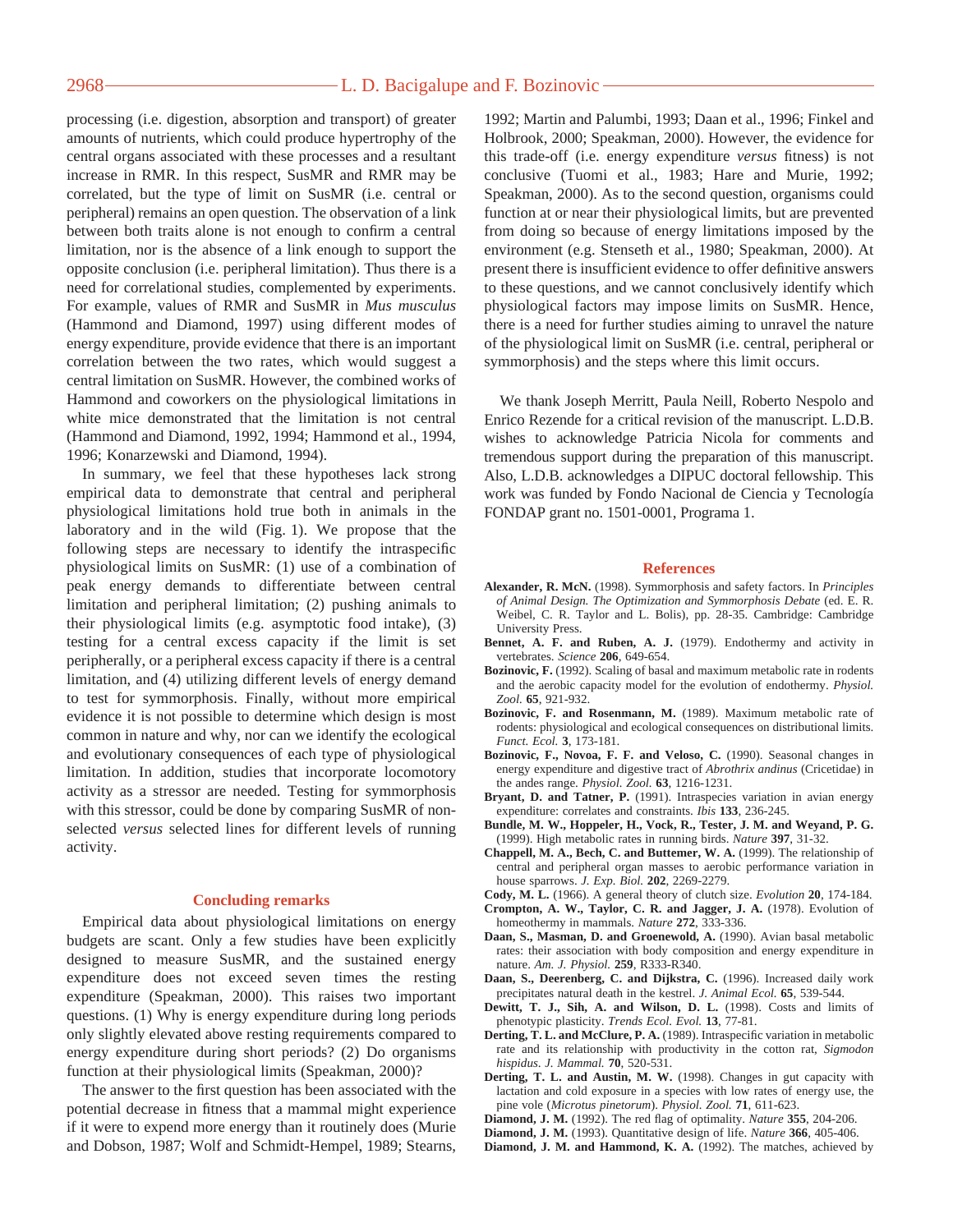natural selection, between biological capacities and their natural loads. *Experientia* **48**, 551-557.

- **Drent, R. H. and Daan, S.** (1980). The prudent parent: energetic adjustments in avian breeding. *Ardea* **68**, 225-253.
- **Dudley, R. and Gans, C.** (1991). A critique of symmorphosis and optimality models in physiology. *Physiol. Zool.* **64**, 627-637.
- Finkel, T. and Holbrook, N. J. (2000). 0xidants, oxidative stress and the biology of ageing. *Nature* **408**, 239-247.
- **Garland, T., Jr** (1998). Conceptual and methodological issues in testing the predictions of symmorphosis. In *Principles of Animal Design. The Optimization and Symmorphosis Debate* (ed. E. R. Weibel, C. R. Taylor and L. Bolis), pp. 40-47. Cambridge: Cambridge University Press.
- **Garland, T., Jr and Huey, R. H.** (1987). Testing symmorphosis: does structure match functional requirements? *Evolution* **41**, 1404-1409.
- **Gould, S. J. and Lewontin, R. C.** (1979). The spandrels of San Marcos and the Panglossian Paradigm: a critique of the adaptationist program. *Proc. R. Soc. Lond. B* **205**, 581-598.
- **Gordon, M. S.** (1998). Evolution of optimal systems. In *Principles 0f Animal Design. The Optimization and Symmorphosis Debate* (ed. E. R. Weibel, C. R. Taylor and L. Bolis), pp. 37-39. Cambridge: Cambridge University Press.
- **Gross, J. E., Wang, Z. and Wunder, B. A.** (1985). Effects of food quality and energy needs: changes in gut morphology and capacity of *Microtus ochrogaster*. *J. Mammal.* **66**, 661-667.
- Hammond, K. A. and Diamond, J. M. (1992). An experimental test for a ceiling on sustained metabolic rate in lactating mice. *Physiol. Zool.* **65**, 952- 977.
- **Hammond, K. A. and Diamond, J. M.** (1994). Limits to dietary nutrient intake and intestinal nutrient uptake in lactating mice. *Physiol. Zool.* **67**, 282-303.
- Hammond, K. A. and Diamond, J. M. (1997). Maximal sustained energy budgets in humans and animals. *Nature* **386**, 457-462.
- **Hammond, K. A. and Konarzweski, M.** (1996). The trade-off between maintenance and activity. In *Adaptations to the Cold: Tenth International Hibernation Symposium* (ed. F. Geiser, A. J. Hulbert and S. C. Nicol), pp. 153-158. Armidale: University of New England Press.
- **Hammond, K. A., Konarzweski, M., Torres, R. M. and Diamond, J. M.** (1994). Metabolic ceilings under a combination of peak energy demands. *Physiol. Zool.* **67**, 1479-1506.
- **Hammond, K. A. and Kristan, D. M.** (2000). Responses to lactation and cold exposure by deer mice (*Peromyscus maniculatus*). *Physiol. Biochem. Zool.* **73**, 547-556.
- **Hammond, K. A., Lloyd, K. C. K. and Diamond, J. M.** (1996). Is mammary output capacity limiting to lactational performance in mice? *J. Exp. Biol.* **199**, 337-349.
- **Hammond, K. A., Chappell, M. A., Cardullo, R. A., Lin R. S. and Johnsen, T. S.** (2000). The mechanistic basis of aerobic performance variation in red junglefowl. *J. Exp. Biol.* **203**, 2053-2064.
- **Hare, J. F. and Murie, J. O.** (1992). Manipulation of litter size reveals no cost of reproduction in columbian ground squirrels. *J. Mammal.* **73**, 449- 454.
- **Harvey, P. H., Pagel M. D. and Ree, J. A.** (1991). Mammalian metabolism and life histories. *Am. Nat.* **137**, 556-566.
- **Hayes, J. P. and Garland, T., Jr** (1995). The evolution of endothermy: testing the aerobic capacity model. *Evolution* **49**, 836-847.
- Hayes, J. P., Garland, T., Jr and Dohm, M. R. (1992). Individual variation in metabolism and reproduction of *mus*: are energetics and life history linked? *Funct. Ecol.* **6**, 5-14.
- **Hayssen, V.** (1984). Basal metabolic rate and the intrinsic rate of increase: an empirical and theoretical examination. *Oecologia* **64**, 419-421.
- **Heldmaier, G.** (1993). Seasonal acclimatization of small mammals. *Verh. Dtsch. Zool. Ges*. **86**, 67-77
- **Johnson, M. S. and Speakman, J. R.** (2001). Limits to sustained energy intake: V. effect of cold-exposure during lactation in *mus musculus*. *J. Exp. Biol.* **204**, 1937-1946
- **Johnson, M. S., Thomson, S. C. and Speakman, J. R.** (2001a). Limits to sustained energy intake. II. inter-relationships between resting metabolic rate, life-history traits and morphology in *Mus musculus*. *J. Exp. Biol.* **204**, 1937-1946.
- **Johnson, M. S., Thomson, S. C. and Speakman, J. R.** (2001b). Limits to sustained energy intake. I. Lactation in the laboratory mouse *Mus musculus*. *J. Exp. Biol.* **204**, 1925-1935.
- **Karasov, W. H.** (1986). Energetics, physiology and vertebrate ecology. *Trends Ecol. Evol.* **1**, 101-104.
- **Kenagy, G. J.** (1987). Energy allocation for reproduction in the goldenmantled ground squirrel. *Symp. Zool. Soc. Lond.* **57**, 259-273.
- **Kenagy, G. J., Sharbaugh, S. M. and Nagy, K. A.** (1989a). Annual cycle of energy and time expenditure in a golden-mantled ground squirrel population. *Oecologia* **78**, 269-292.
- **Kenagy, G. J., Stevenson, R. D. and Masman, D.** (1989b). Energy requirements for lactation and postnatal growth in captive golden-mantled ground squirrels. *Physiol. Zool.* **62**, 470-487.
- **Kenagy, G. J., Sharbaugh, S. M. and Nagy, K. A.** (1990). Energy expenditure during lactation in relation to litter size in free-living goldenmantled ground squirrels. *J. Animal Ecol.* **59**, 73-88.
- **Kirkwood, J. K.** (1983). A limit to metabolisable energy intake in mammals and birds. *Comp. Biochem. Physiol.* **75A**, 1-3.
- Knight, C. H., Maltz, E. and Docherty, A. H. (1986). Milk yield and composition in mice: effects of litter size and lactation number. *Comp. Biochem. Physiol.* **84A**, 127-133.
- **Konarzweski, M. and Diamond, J. M.** (1994). Peak sustained metabolic rate and its individual variation in cold-stressed mice. *physiological zoology* **67**, 1186-1212.
- **Konarzweski, M. and Diamond, J. M.** (1995). Evolution of basal metabolic rate and organ masses in laboratory mice. *Evolution* **49**, 1239-1248.
- **Konarzewski, M., Gavin, A., Mcdevitt, R. and Wallis, I. R.** (2000). Metabolic and organ mass responses to selection for high growth rates in the domestic chicken (*Gallus domesticus*). *Physiol. Biochem. Zool.* **73**, 237- 248.
- **Koteja, P.** (1987). On the relation between basal and maximum metabolic rate in mammals. *Comp. Biochem. Physiol.* **87A**, 205-208.
- **Koteja, P.** (1991). On the relation between basal and field metabolic rates in birds and mammals. *Funct. Ecol.* **5**, 56-64.
- **Koteja, P.** (1995). Maximum cold-induced energy assimilation in a rodent, *Apodemus flavicollis*. *Comp. Biochem. Physiol.* **112A**, 479-485.
- **Koteja, P.** (1996a). Limits to the energy budget in a rodent, *Peromyscus maniculatus*: the central limitation hypothesis. *Physiol. Zool.* **69**, 981-993
- **Koteja, P.** (1996b). Limits to the energy budget in a rodent, *Peromyscus maniculatus*: does gut size capacity set the limit? *Physiol. Zool.* **69**, 994- 1020.
- **Koteja, P.** (2000). Energy assimilation, parental care and the evolution of endothermy. *Proc. R. Soc. Lond. B* **267**, 479-484.
- **Koteja, P. and Weiner, J.** (1993). Mice, voles and hamsters: metabolic rates and adaptive strategies in muroid rodents. *Oikos* **66**, 505-514.
- **Koteja, P., Krol, E. and Stalinski, J.** (1994). Maximum cold and lactation induced rate of energy assimilation in *Acomys cahirinus*. *Polish Ecol. Studies* **20**, 369-374.
- **Koteja, P., Swallow, J. G., Carter, P. A. and Garland, T., Jr** (2000). Individual variation and repeatability of maximum cold induced energy assimilation rate. *Acta Theriol.* **45**, 455-470.
- **Kotler, B. P. and Brown, J. S.** (1990). Rates of seed harvest by two species of gerbilline rodents. *J. Mammal.* **71**, 591-596.
- **Lindstedt, S. L. and Jones, J. H.** (1987). Symmorphosis: the concept of optimal design. In *New Directions in Ecological Physiology* (ed. M. E. Feder, A. F. Bennet, W. W. Burggren and R. B. Huey), pp. 289-309. Cambridge: Cambridge University Press.
- **Lindström, A. and Kvist, A.** (1995). Maximum energy intake rate is proportional to basal metabolic rate in passerine birds. *Proc. R. Soc. Lond. B* **261**, 337-343.
- **Loeb, S. C., Schwab, R. G. and Demment, M. W.** (1991). Responses of pocket gophers (*Thomomys bottae*) to changes in diet quality. *Oecologia* **86**, 542-551.
- **Martin, A. P. and Palumbi, S. R.** (1993). Body size, metabolic rate, generation time, and the molecular clock. *Proc. Natl Acad. Sci. USA* **90**, 4087-4091.
- **Mattingly, D. K. and Mcclure, P. A.** (1985). Energy allocation during lactation in cotton rats (*Sigmodon hispidus*) on a restricted diet. *Ecology* **66**, 928-937.
- **Maynard Smith, J.** (1978). Optimization theory in evolution. *Annu. Rev. Ecol. Syst.* **9**, 31-56.
- **Mcdevitt, R. M. and Speakman, J. R.** (1994a). Central limits to sustainable metabolic rate have no role in cold acclimation of the short-tailed field vole (*Microtus agrestis*). *Physiol. Zool.* **67**, 1117-1139.
- **McDevitt, R. M. and Speakman, J. R.** (1994b). Limits to sustainable metabolic rate during transient exposure to low temperatures in short-tailed field voles (M*microtus agrestis*). *Physiol. Zool.* **67**, 1103-1116.
- **McNab, B. K.** (1980). Food habits, energetics, and the population biology of mammals. *Am. Nat.* **116**, 106-124.